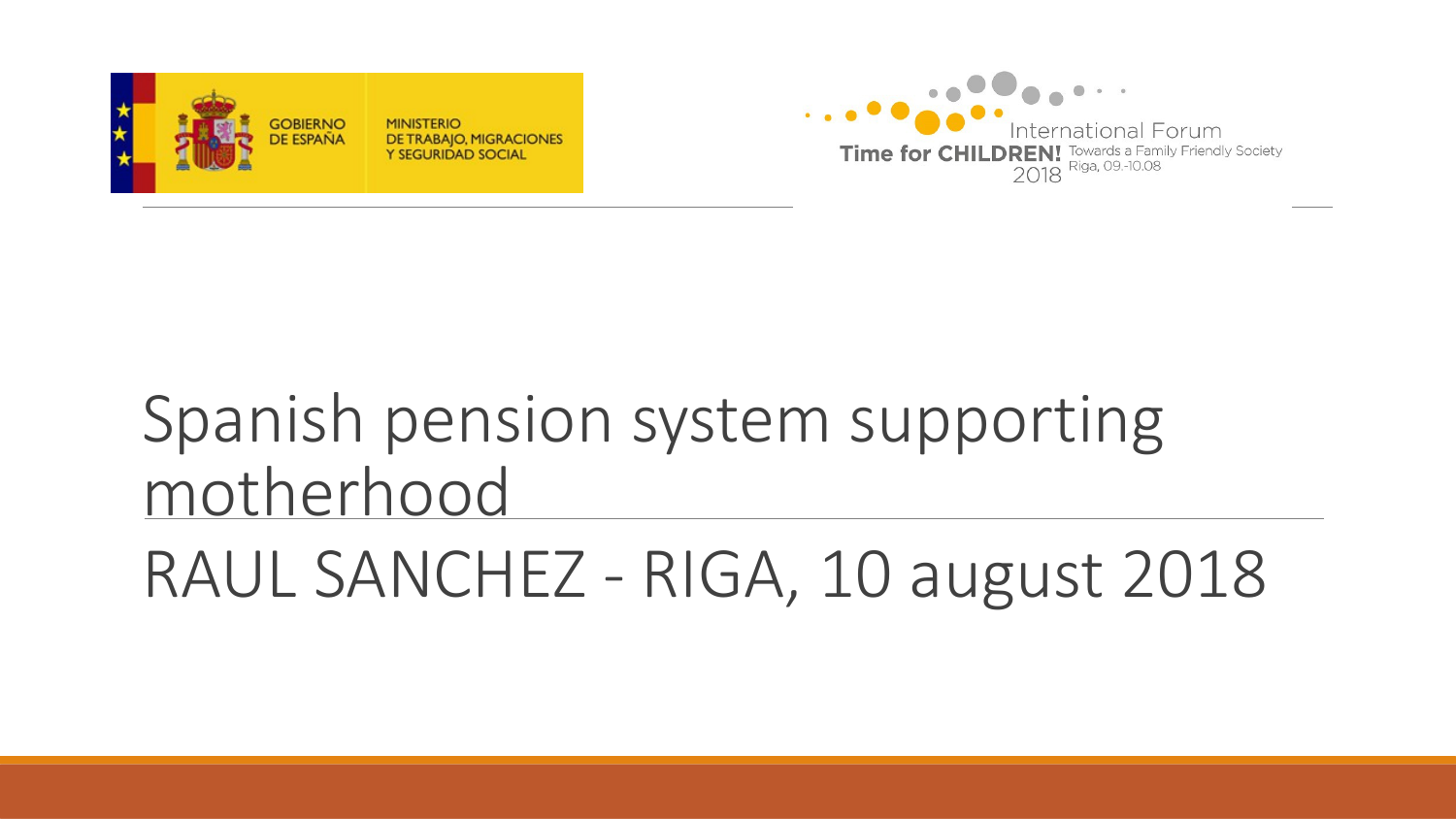1995: Parlamentarian comission for the reform of the pension system

#### 2011: **EXTRA CONTRIBUTION TO SOCIAL SECURITY AGAINST DISCRIMINATION OF WORKING MOTHERS**

*9 months by every child (limit of 5 years) to compensate the time out from labor market taking care of the baby if you stopped your contribution by this reason in a period between 9 months before the birth and 6 years after (the time of maternity leave, four months, counts always as a contribution time)*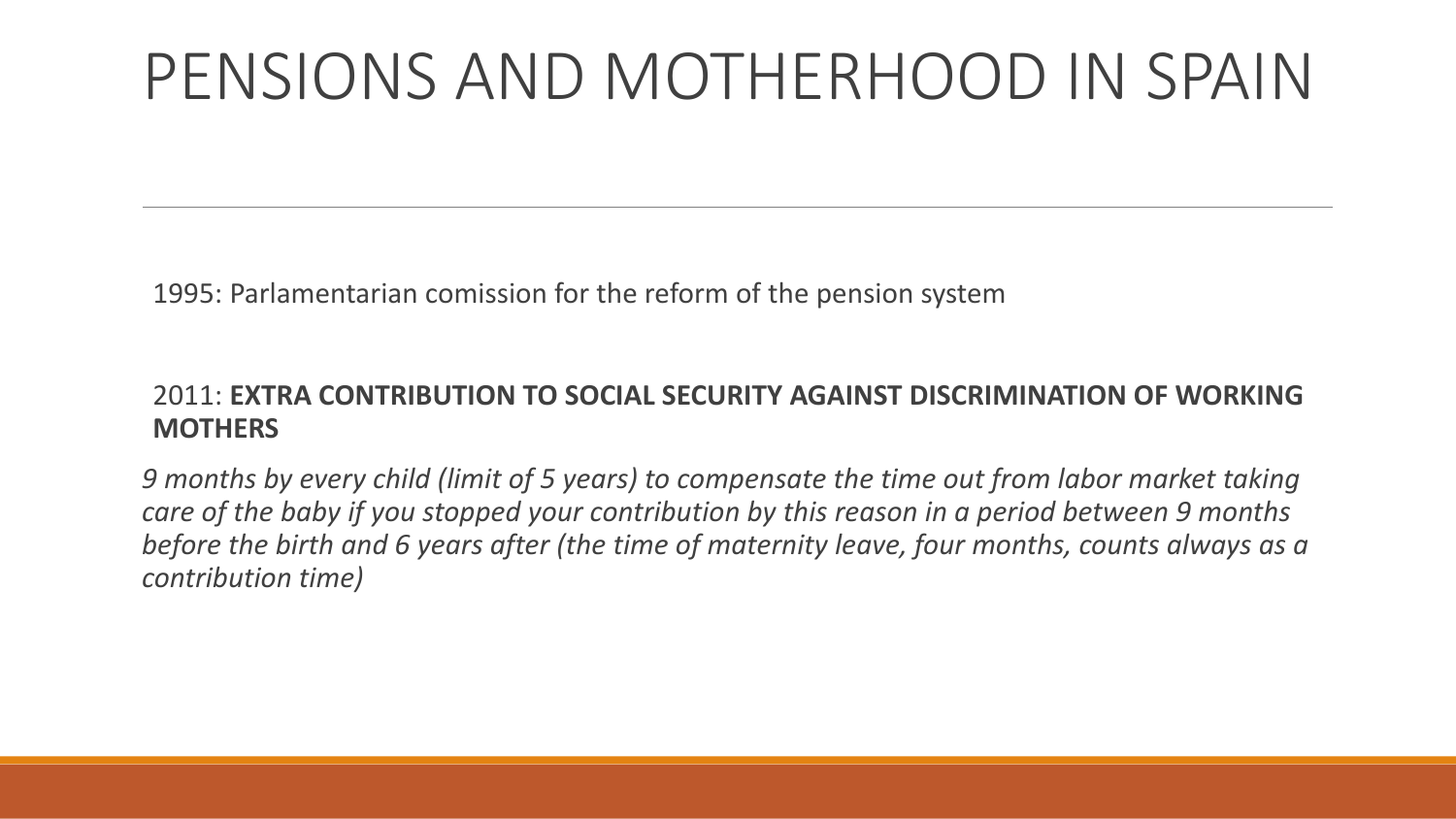2013: National campaign: **More chidren, more pension**

2016: **COMPLEMENT FOR MOTHERHOOD TO ACKNOWLEDGE DEMOGRAPHIC CONTRIBUTION AND TO REDUCE PENSIONS GENDER GAP** 

- *5% more in pension for women who had 2 children*
- *10% more in pension for women who had 3 children*
- *15% more in pension for women who had 4 or more children*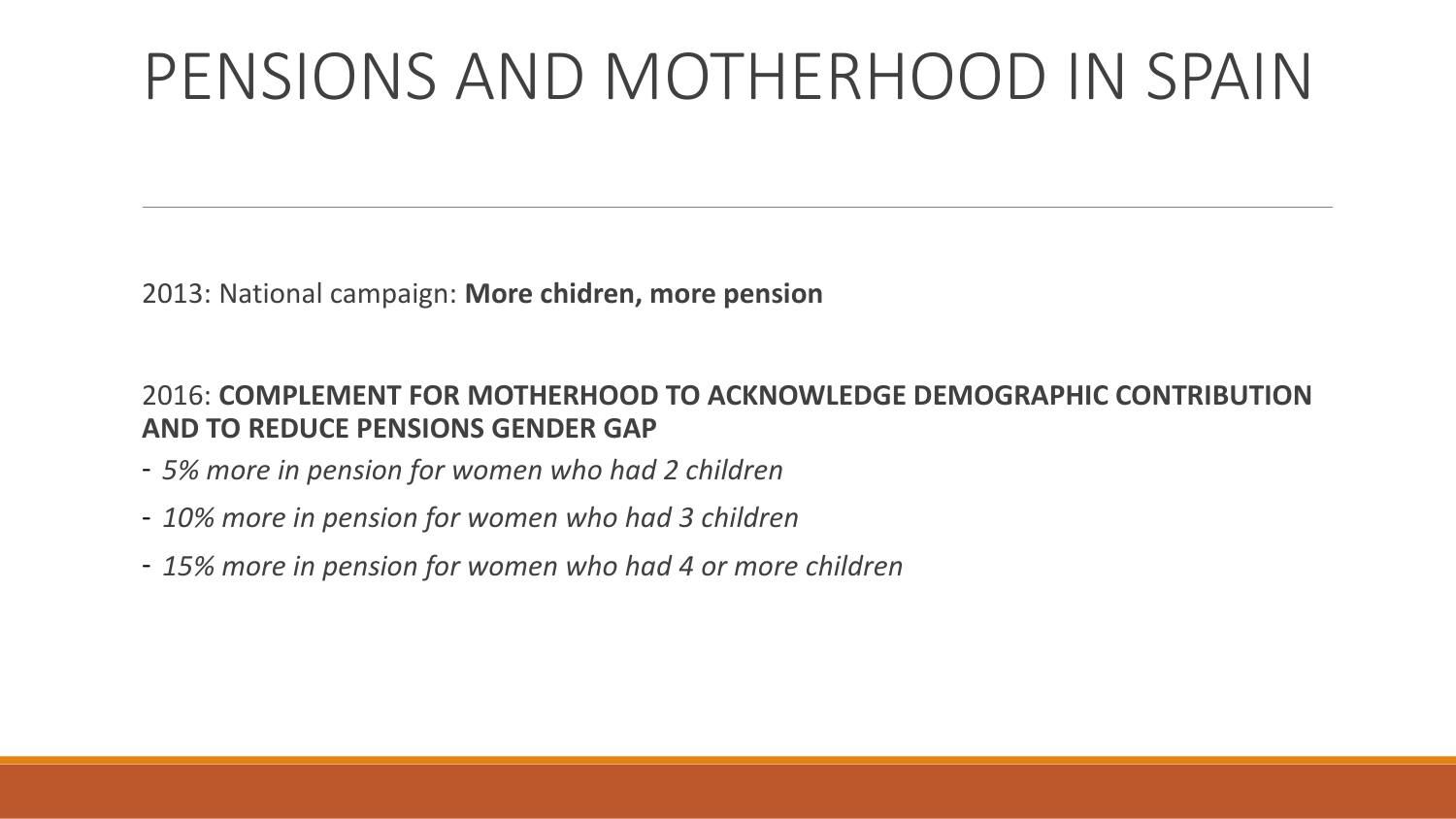#### **COMPLEMENT FOR MOTHERHOOD**

Applicable to mothers with:

- -Widows' pension (67,34%)
- -Retirement pension (51,25%)
- -Disability pension (40,55%)

Almost 6 of every 10 women received the complement for motherhood in 2017 (384.707)

14% of reduction of gender pension gap in 2017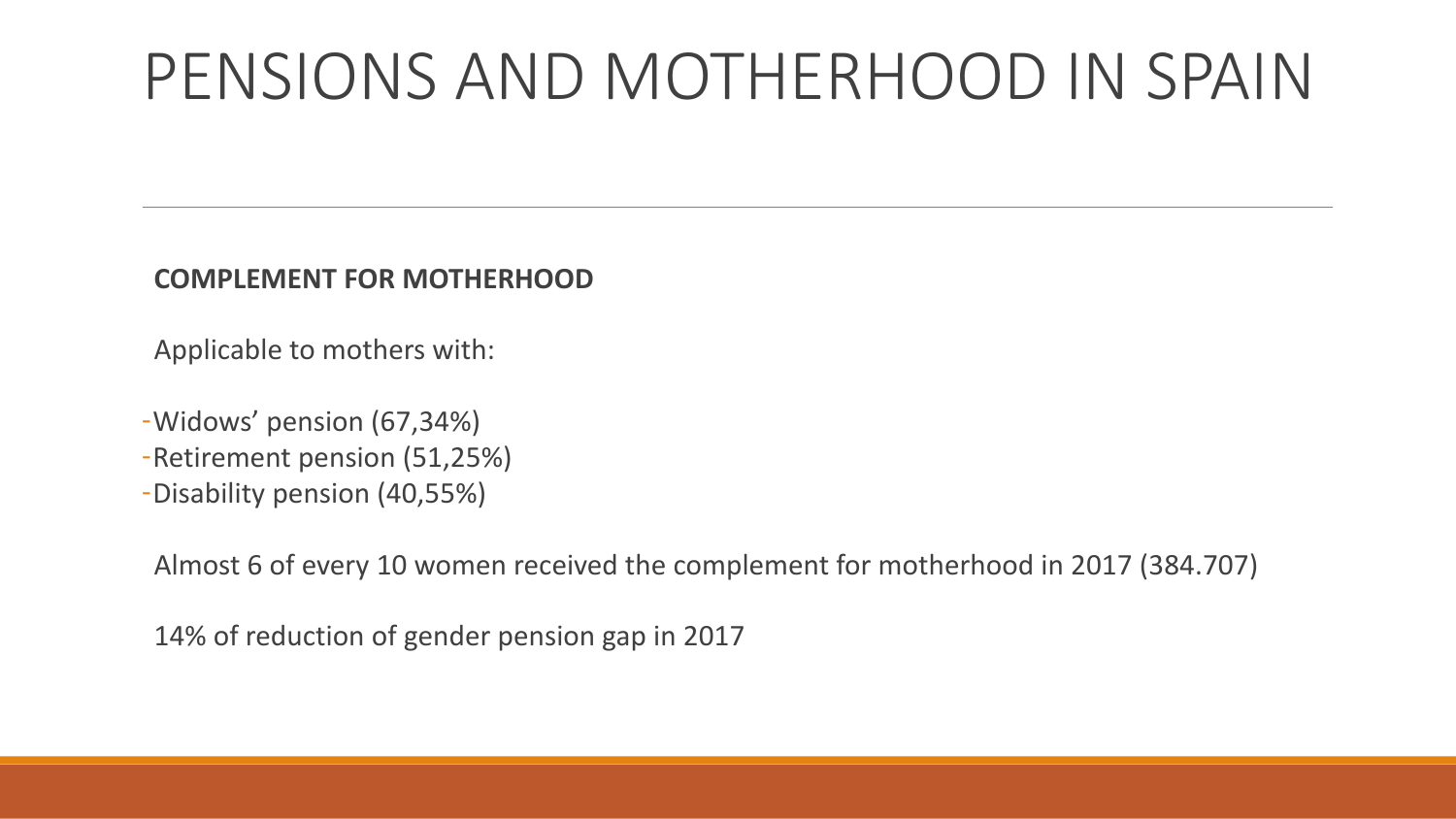**Now in discussion:**

What about full-time mothers?

What about fathers?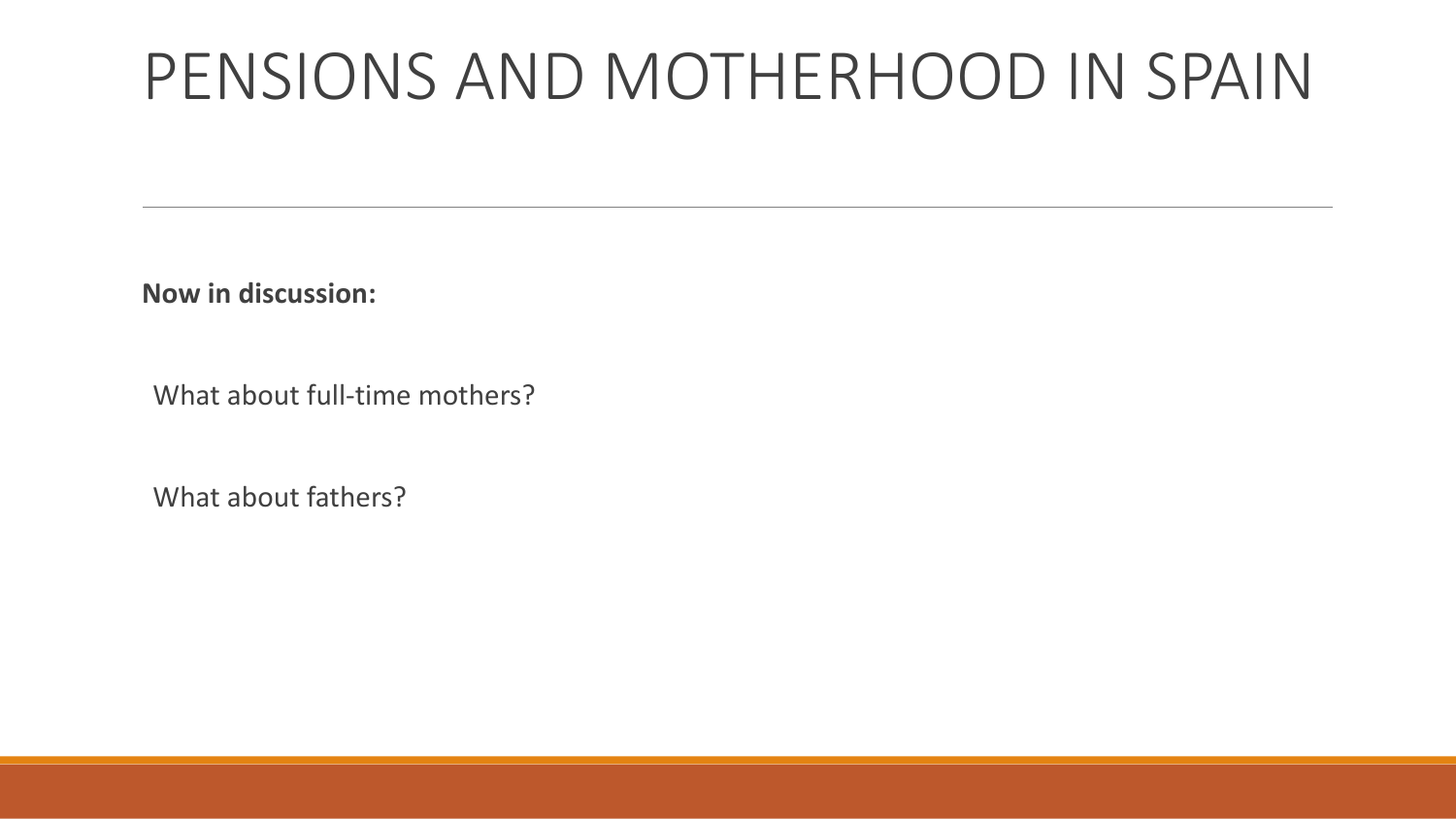



# The European Large Family Card

### RAUL SANCHEZ - RIGA, 10 august 2018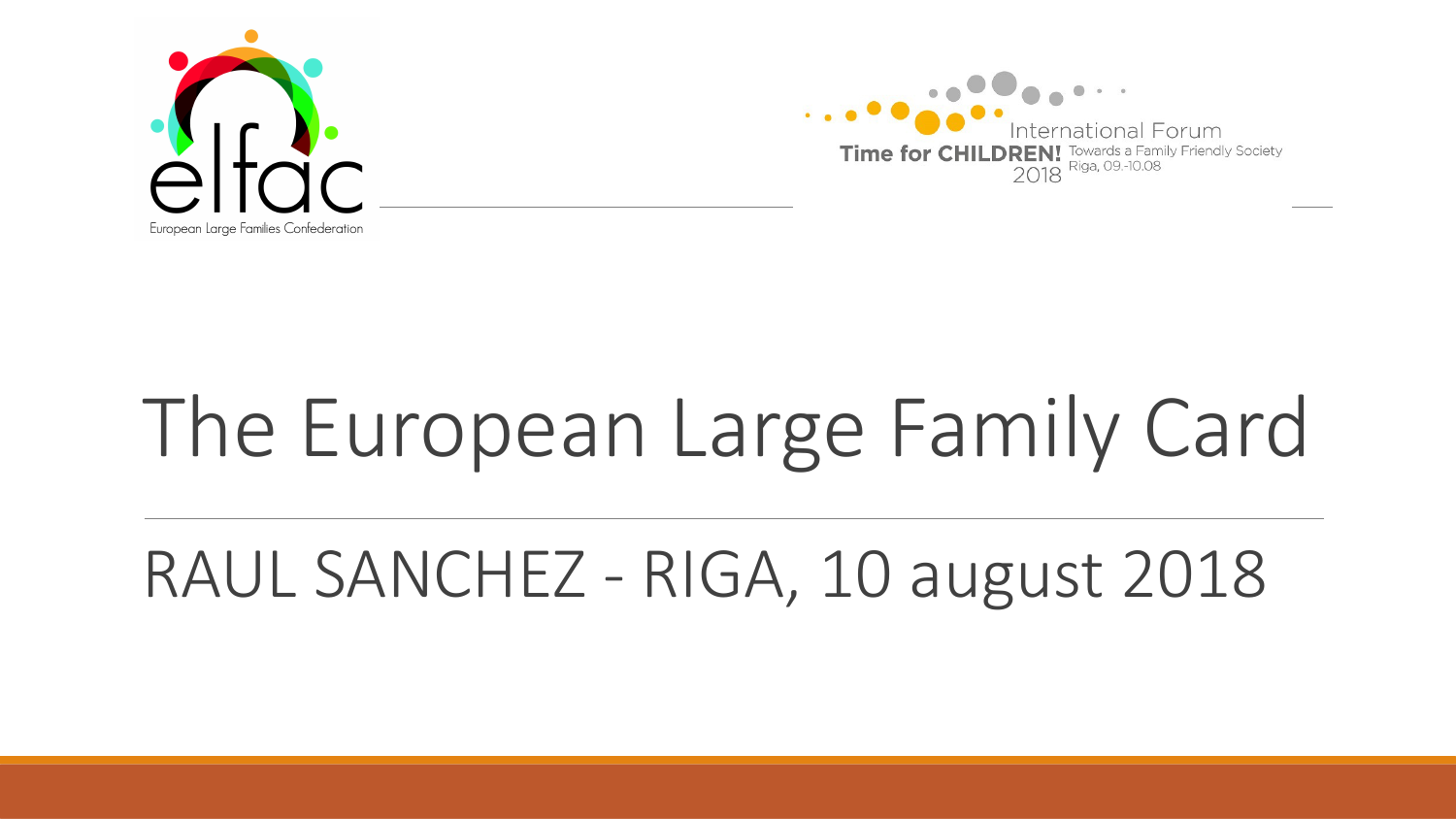## The European Large Family Card

**Large Families Associations members of the European Large Families Confederation in 2018:** 

*(in process: Ireland and Sweden)*

**23 countries**